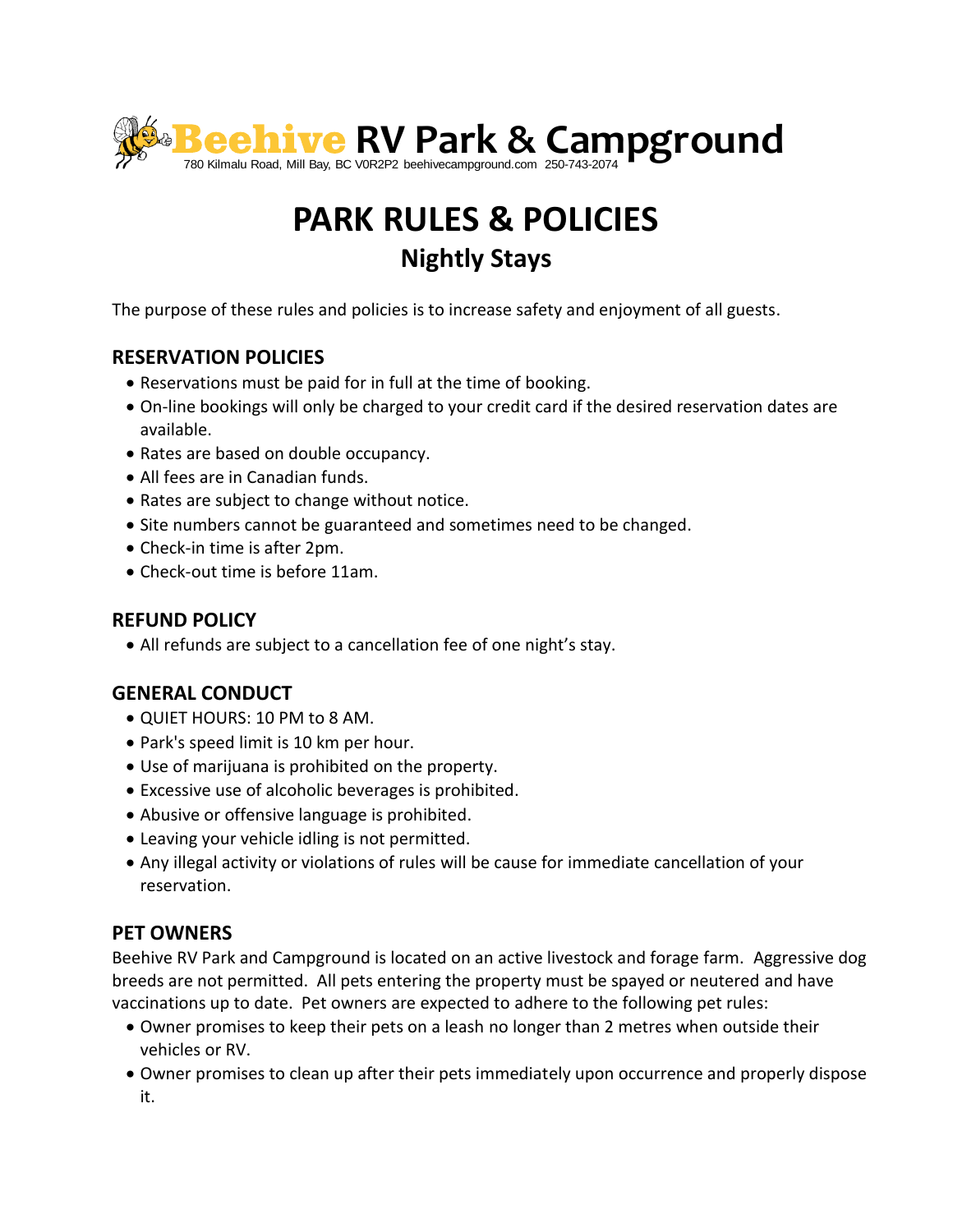- Owner promises to not leave their dog(s) unattended while tethered and to keep tethers at a reasonable length in order to keep their pet on the site.
- Owner agrees to not allow their pets in any of the buildings on the property (except certified service dogs)
- Owner promises to not leave any pet food where it is accessible to wildlife.
- Owner agrees to not use the Park's laundry facilities for pet items such as blankets and bedding.
- Owner understands that they are responsible for any and all damage done to the Park's property or the property of other occupants or guests.
- Owner understands that if their pet is aggressive, noisy, or unruly, the reservation may be cancelled.
- Owner agrees that a breach of these pet rules is cause for cancellation of their reservation.

#### **RV SITES**

- Maximum number of vehicles is one RV and one vehicle.
- A maximum of four guests are permitted per RV site.
- Proper tight fitting connections to sewer and water are required.
- RVs and vehicles must be in good repair.
- Occupants are required to keep their site orderly, neat, clean and free of clutter and litter.
- Wood burning is not permitted in RV sites. Portable propane fire pits are permitted.
- Park models, tiny homes, and tents are not permitted.

#### **TENTING SITES**

Tenting sites are located in a well maintained open grassy area on the farm. Picnic tables and fire rings are provided. Tenting is available May through September however the season may be adjusted due to wet whether conditions.

- Maximum of one tent per site.
- A maximum four guests per site
- Campfires are permitted subject to provincial campfire regulations.
- Firewood is available for purchase. Cutting or removal of wood from the property is prohibited.
- Electricity is not provided to tenting sites

#### **VISITORS**

- All guests must have a reservation.
- All daytime visitors must be registered.
- Visitor hours are from 8am to 10pm.
- Overnight visitors must pre-register and are subject to management approval and fees.

#### **INTERNET**

Beehive RV Park is equipped with wireless internet. It is intended for light use only. Signal strength varies throughout the park and due to conditions beyond our control, therefore